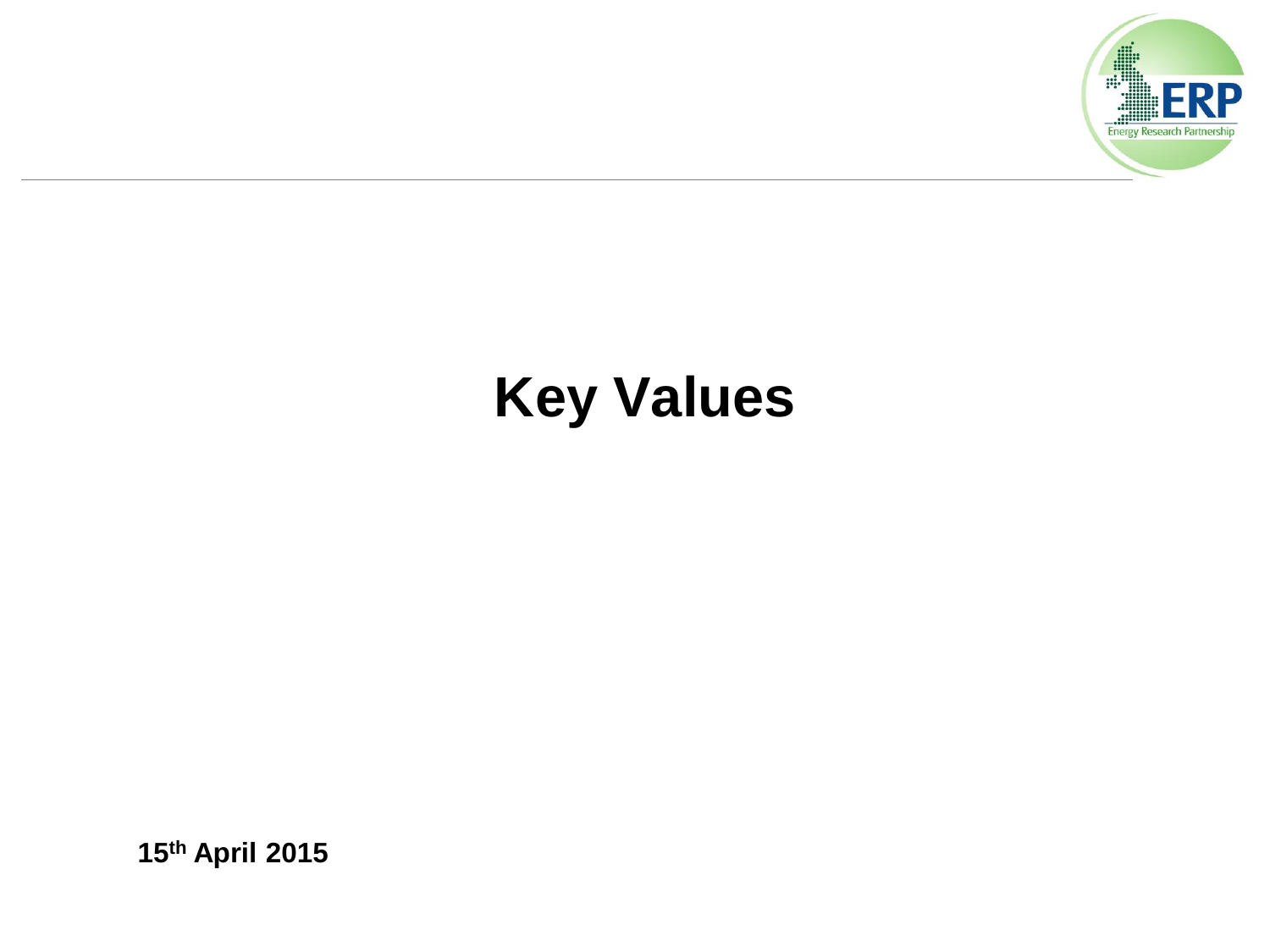

**Public and private sector working in partnership** 

- **strategic direction to UK energy innovation,**
- **seeking to influence the development of new technologies**
- **enabling timely, focussed RDD&D investments to be made.**

**Board/ director/ CSA level representation**

**Whole energy system, including: supply (nuclear, fossil fuels, renewables), infrastructure, and the demand side (built environment, energy efficiency, transport).**

**The [members](http://www.energyresearchpartnership.org.uk/tiki-index.php?page=page4) represent sectors from across the energy system, such as: utilities, infrastructure, equipment, buildings, engineering, academia, NGOs.**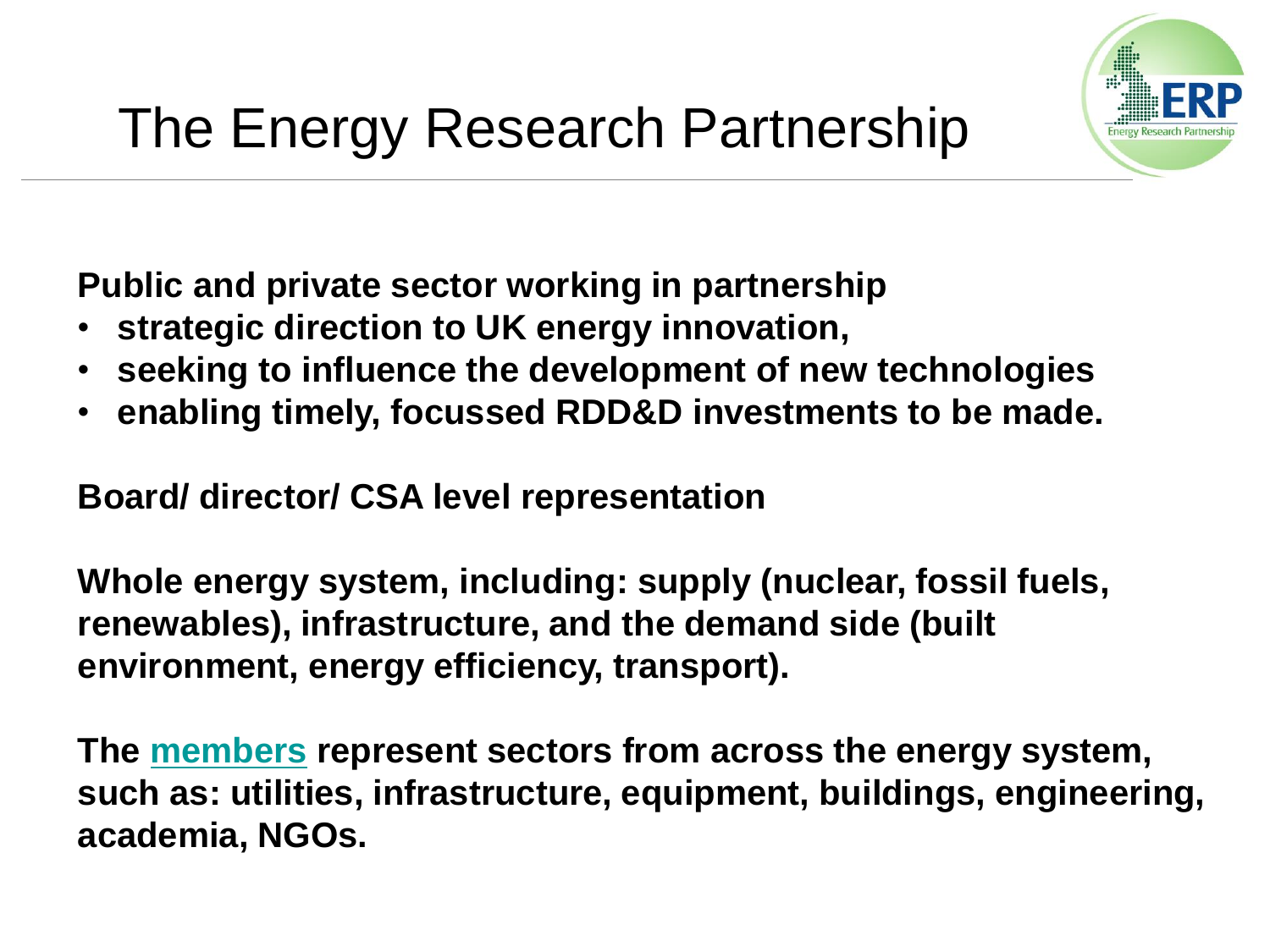

**ERP is supported through members' contributions, occasional joint projects (eg Transport with GO Science)** 

**ERP does not provide funding to others.** 

**ERP projects are desk based policy studies, and focus across the sectors of the energy system, with an assessment of RDD&D issues.**

**ERP members can suggest project ideas**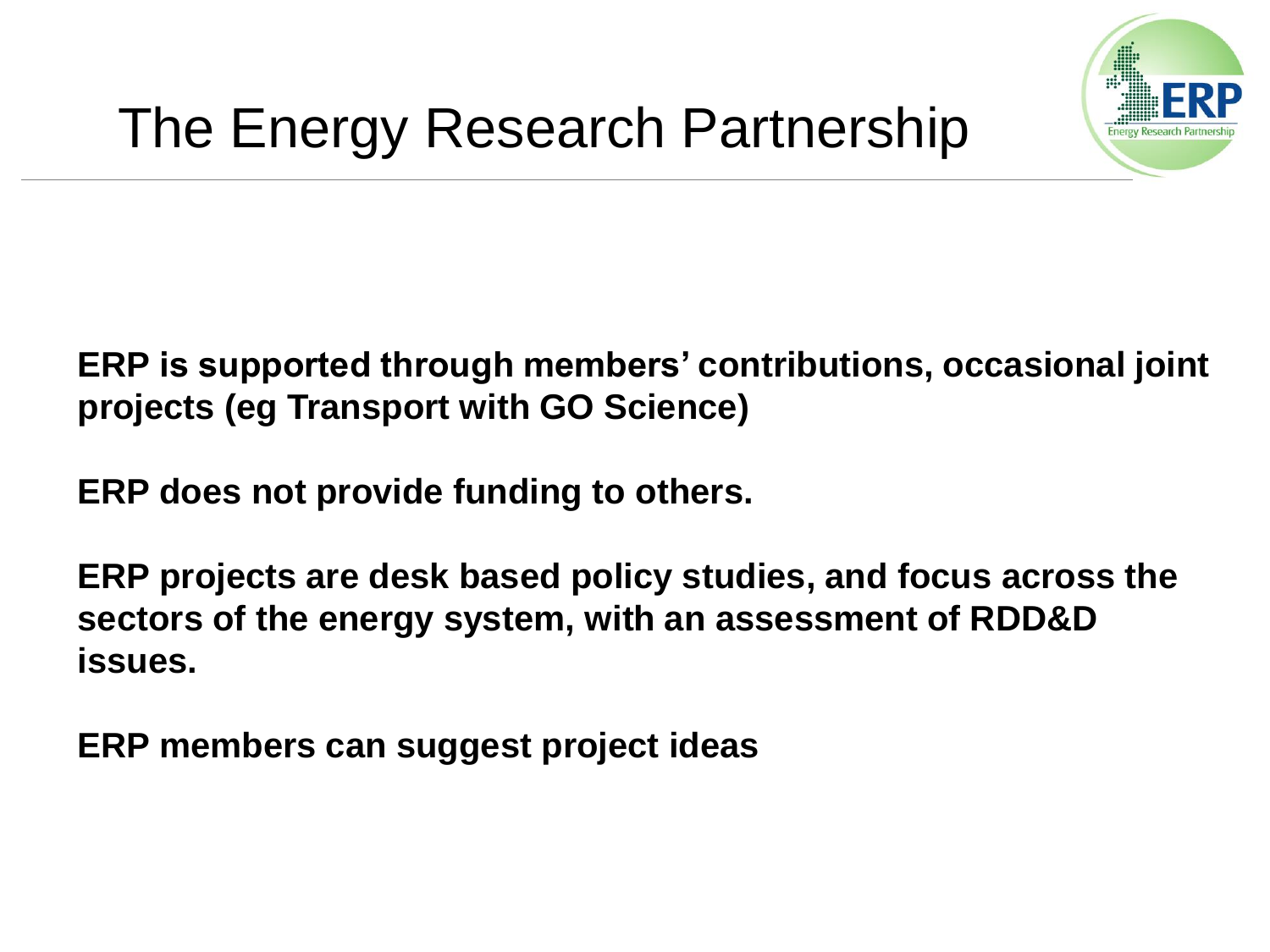

## The Energy Research Partnership

**Results are widely disseminated;** 

- **ERP website**
- **Sent to interested organisations**
- **Presented at relevant events.**

**ERP also run workshops and seminars to include external stakeholder in order to inform ERP's work and present and disseminate findings.**

**ERP's output high quality** 

- **personal knowledge and experience of its members**
- **others in the energy sector**

**ERP is non-partisan**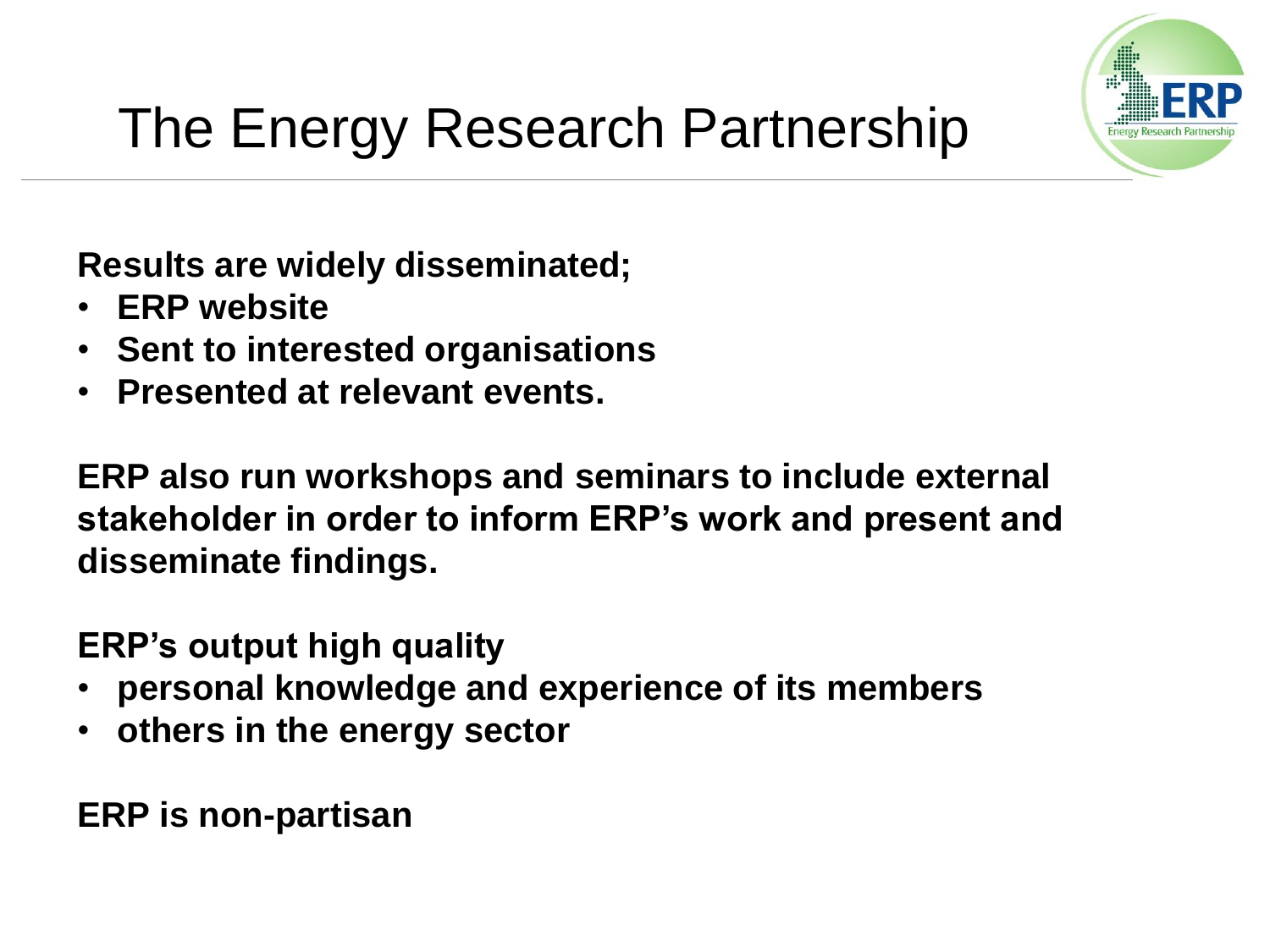

**ERP meets quarterly in plenary**

**ERP also hosts "ERP wider events"; such as an ERP dinner and the Leaders Forum**

**ERP played a key role in ensuring its members work in coordination.**

• **EG This lead to the establishment of the Low Carbon Innovation Group (LCIG) and now the expanded Low Carbon Innovation Coordination Group (LCICG).**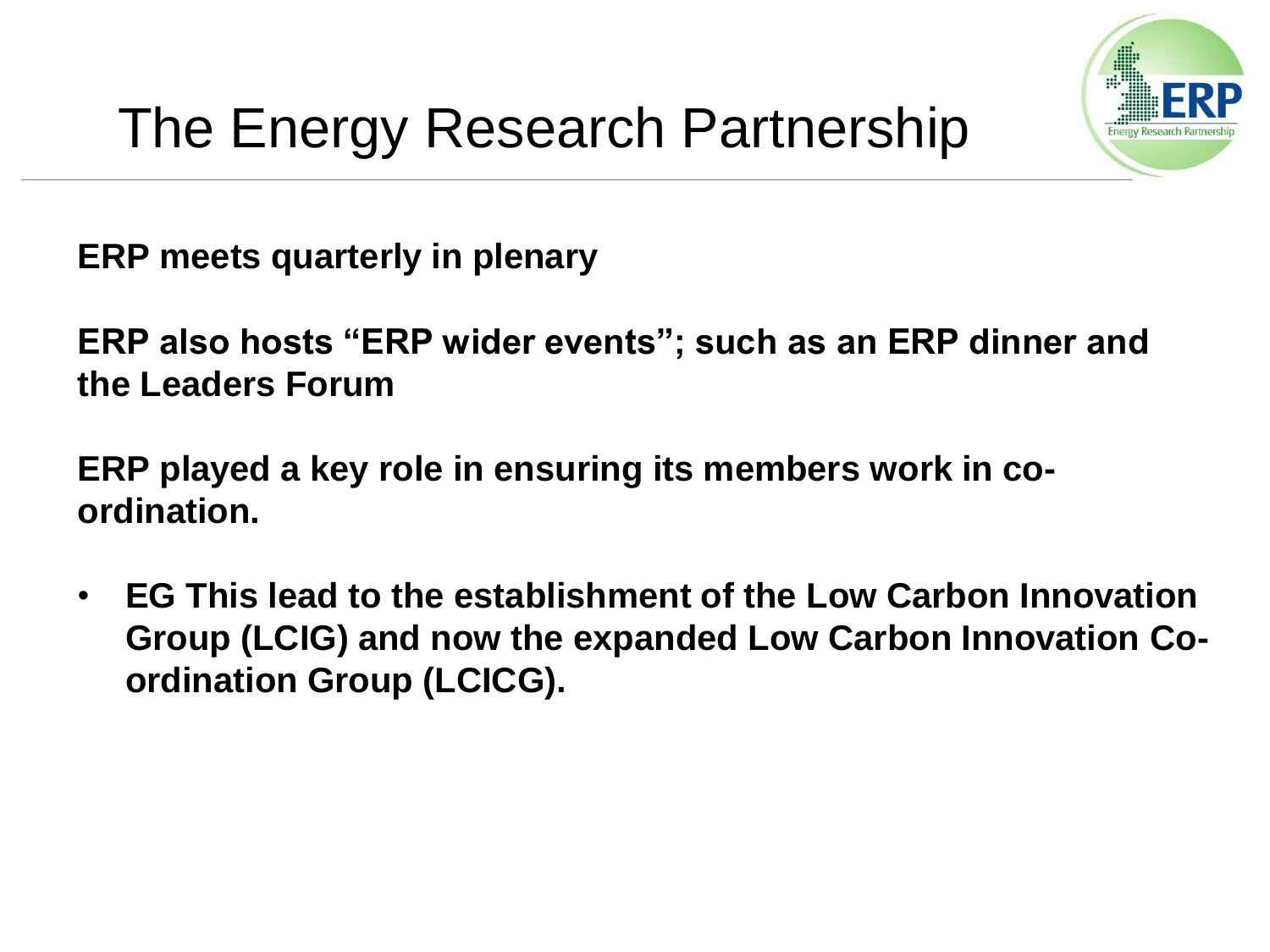

#### **Public Engagement**

- Need to rebuild the trust between the public, energy sector, and government.
- Need leadership in two key areas:
- 1. The development of a Strategic Narrative
	- how strategy will be delivered
	- roles of the various stakeholders, including the public.
- 2. The embedding of well resourced public engagement in all decision making, listening and acting on input from the outset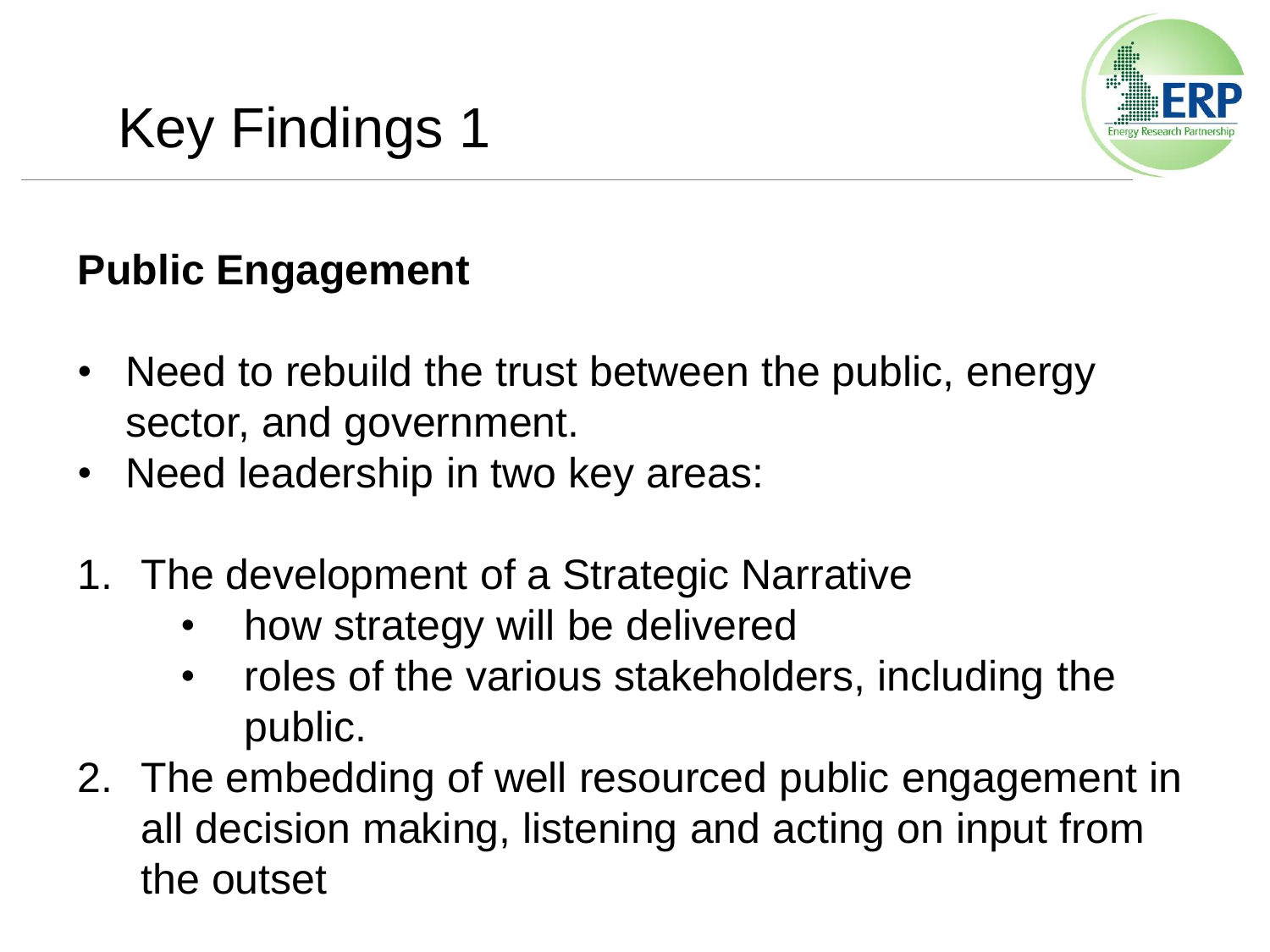

#### **Coordination within Government**

Delivery of climate change targets requires co-ordinated action between several government departments, principally those responsible for energy, environment, housing and transport. This can be achieved through:

- Aligning responsibility for delivery of targets and the power to enact necessary changes.
- Co-ordination groups at all levels where responsibilities and decision making is necessarily split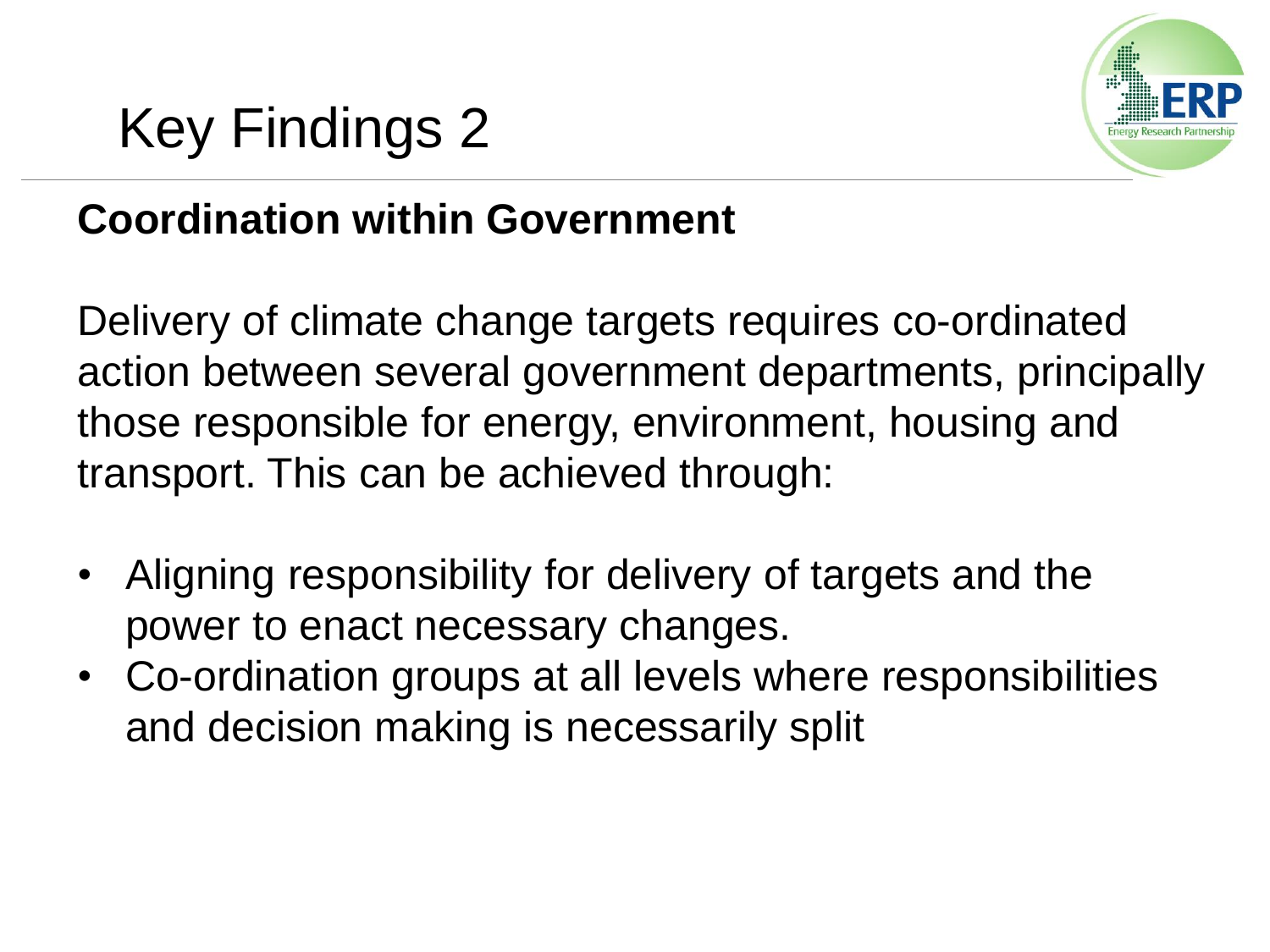

#### **Having the Right Metrics**

Improving the metrics used requires the following:

- The development of better models of the effect of technology choices on the economic prosperity of the locality and the UK.
- The consideration of the economic value of technology choices to the whole energy system, rather than using system independent cost based metrics.